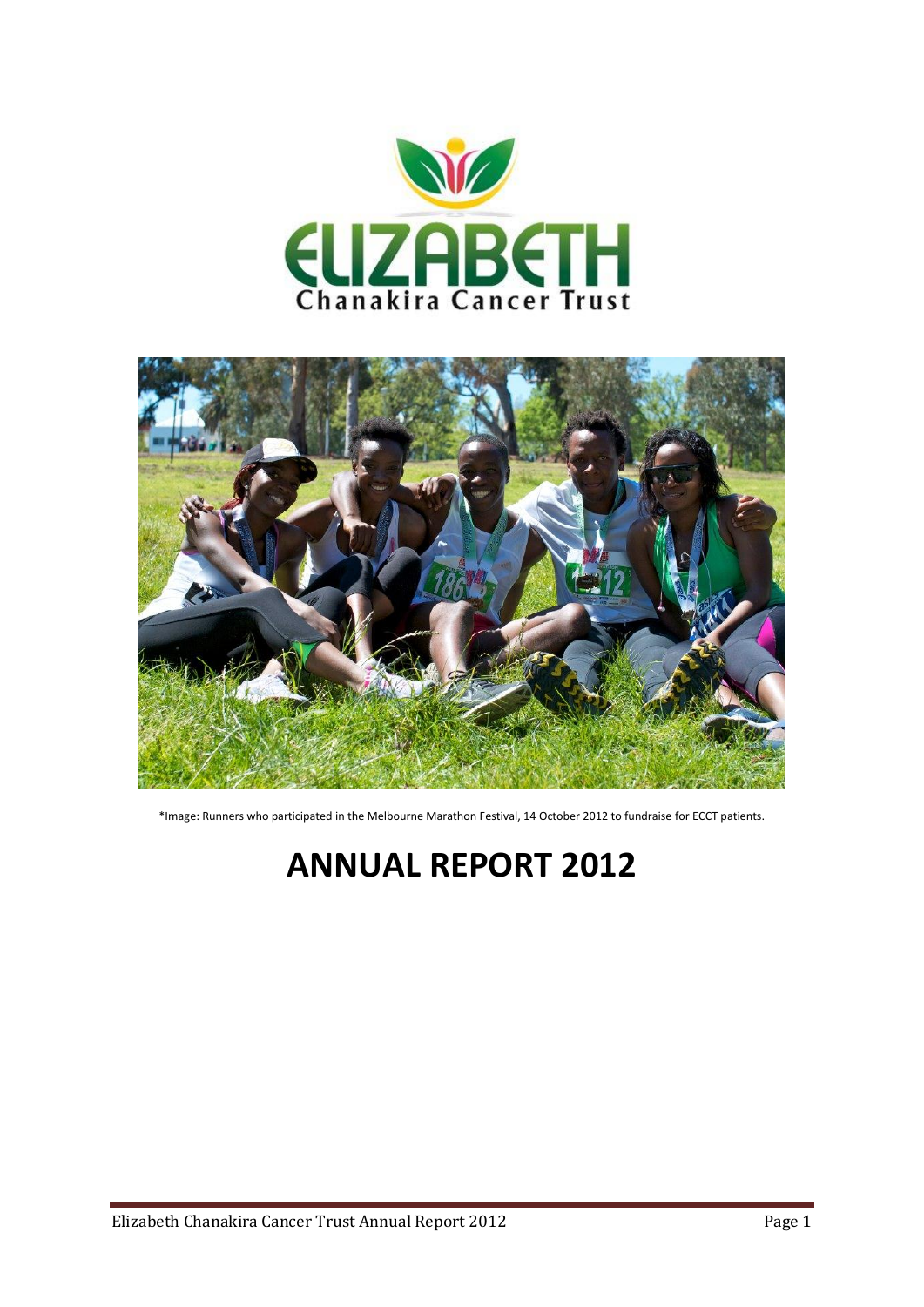# **INTRODUCTION**

2012 has been a year of hard work and achievement for the ECCT and those who support it. In this Annual Report, we give you a breakdown of what has happened in order for us to support marginalized cancer patients in Zimbabwe.

This report will look at:

- Team members and consultants.
- The Sponsor a Cancer Patient Campaign 2013.
- ECCT's online presence.
- ECCT Founder, Teurai Chanakira's visit to Zimbabwe.
- Fundraisers throughout 2012.
- Partnerships formed.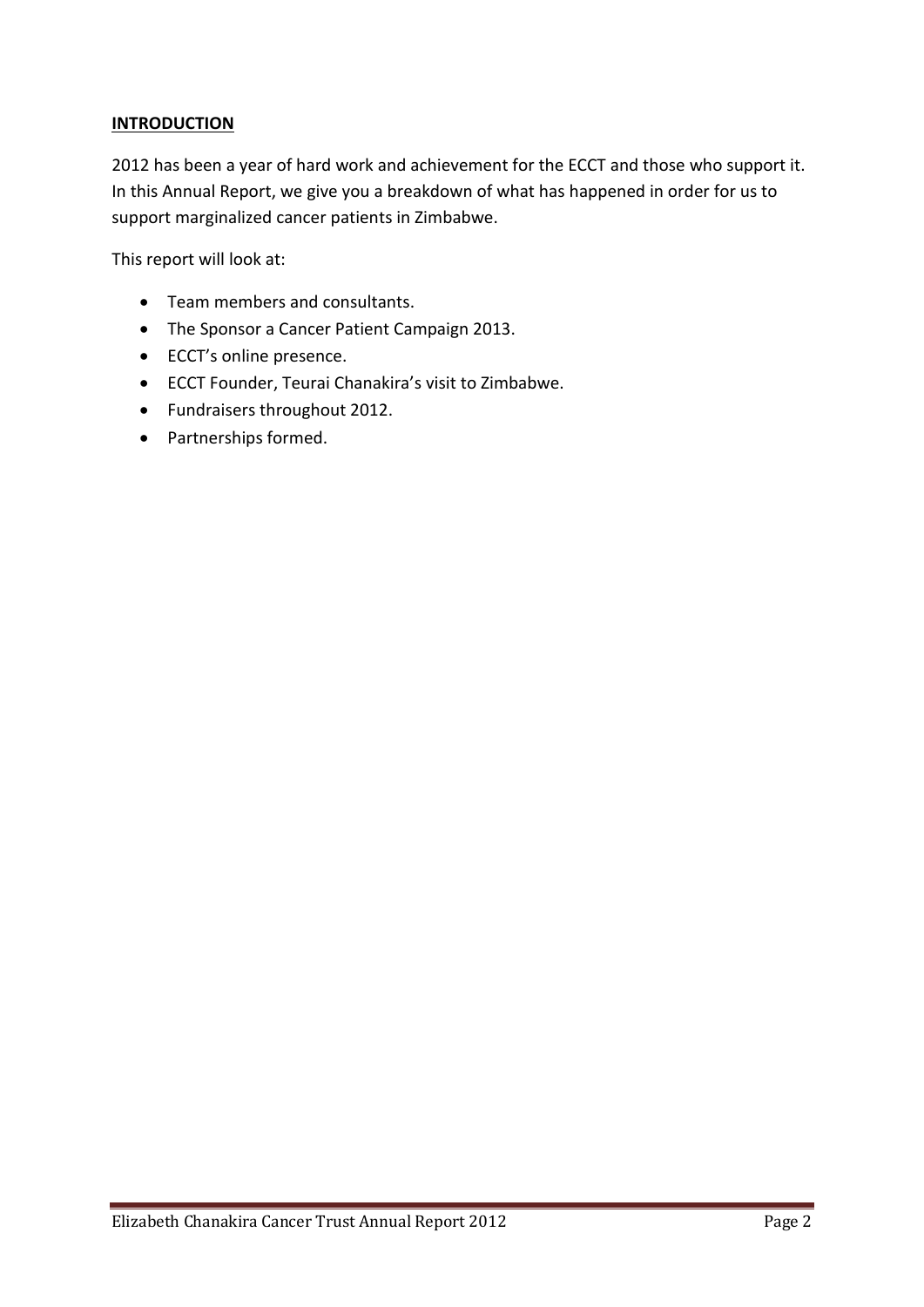

\*Image: ECCT field volunteers

#### **TEAM MEMBERS**

This year, we were honoured to see a welcome rise in the number of team members helping us to do our work.

We welcomed Mrs. Maria Magembe as our Project Management Consultant. She played an instrumental role in helping us plan for 2012, including the Sponsor a Cancer Patient campaign, the ECCT vision outline and timelines for all ECCT projects throughout the year.

We also were honoured to have full involvement by Mr. Marshall Mutsamwira, who became our main link/Project Manager in Harare and coordinated all the projects on the ground. Mr. Mutsamwira has been remarkable in terms of his dedication, commitment and reliability to the ECCT and the patients.

For six months, we welcomed on board a Brand Consultant, Miss Xolani Masuku, who helped us revamp our blog and gave us invaluable recommendations in terms of adapting our 2013 website to one more suitable for the needs of our patients and those who will be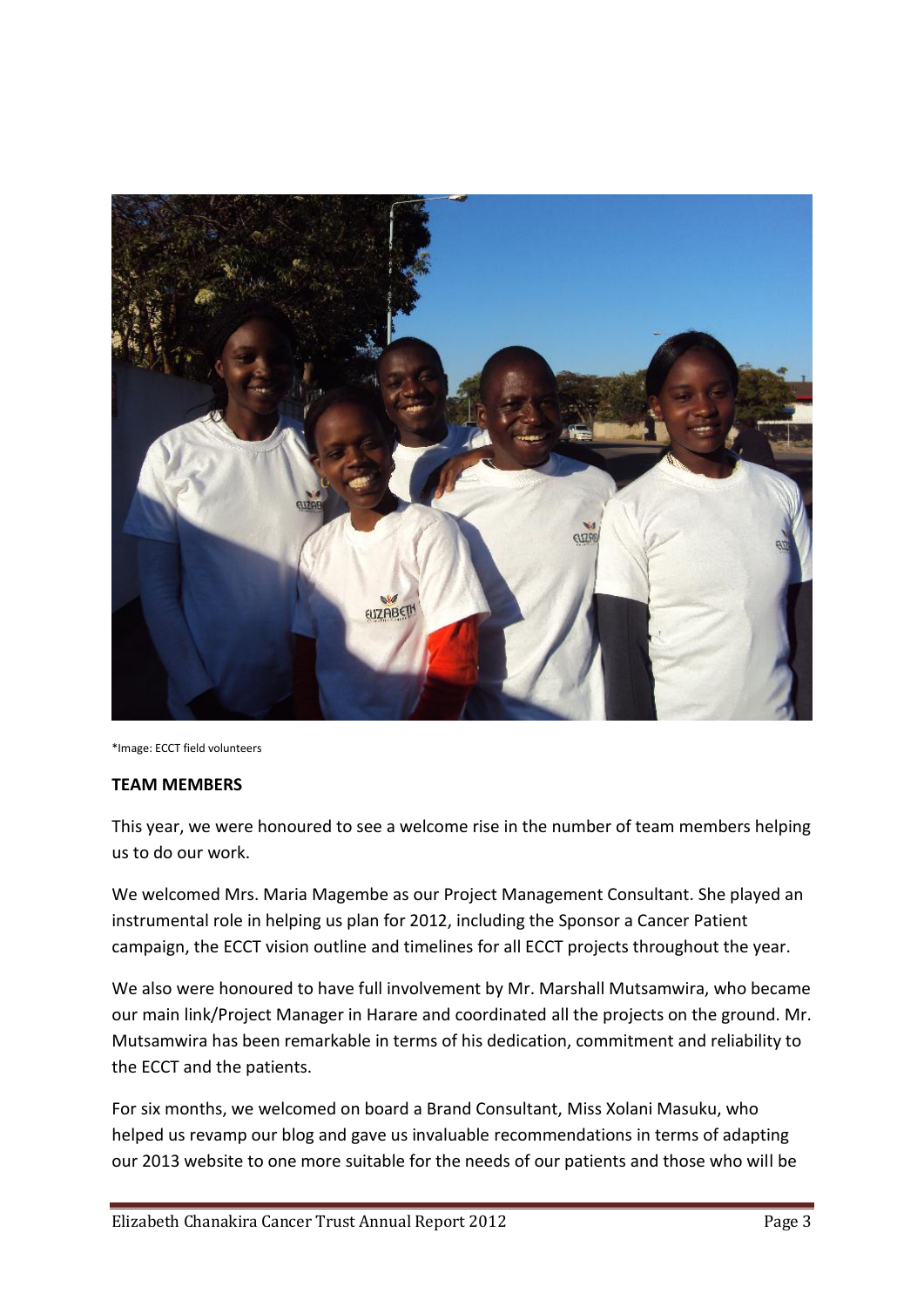supporting them. She also consulted on all Branding areas, which we will carry through with us into 2013.

In terms of our online presence, we received invaluable articles written by the late Mrs. Elizabeth Chanakira's daughter (Mrs. Eden Fadzo Chiuslekuda), on Nutrition which were published on our blog on a fortnightly basis in the earlier part of the year. These proved to be extremely popular and were well-read by audiences globally.

Just before we started searching for the patients we are supporting, we welcomed five new Field Volunteers (pictured above on page 3): Mr. Clement Manika, Mr. Clever Madziwa, Miss Trish Kadeteme, Miss Sarudzai Rwizhi and Miss Thelma Chirimuuta – all qualified within the Social Work field in Zimbabwe.

During our Sponsor a Cancer Patient Campaign, talented Videographer & Photographer, Mr. Steven Chikosi, captured all images and the video of our patients in Zimbabwe. These images and the final video are how the world is able to view our patients and hear their stories.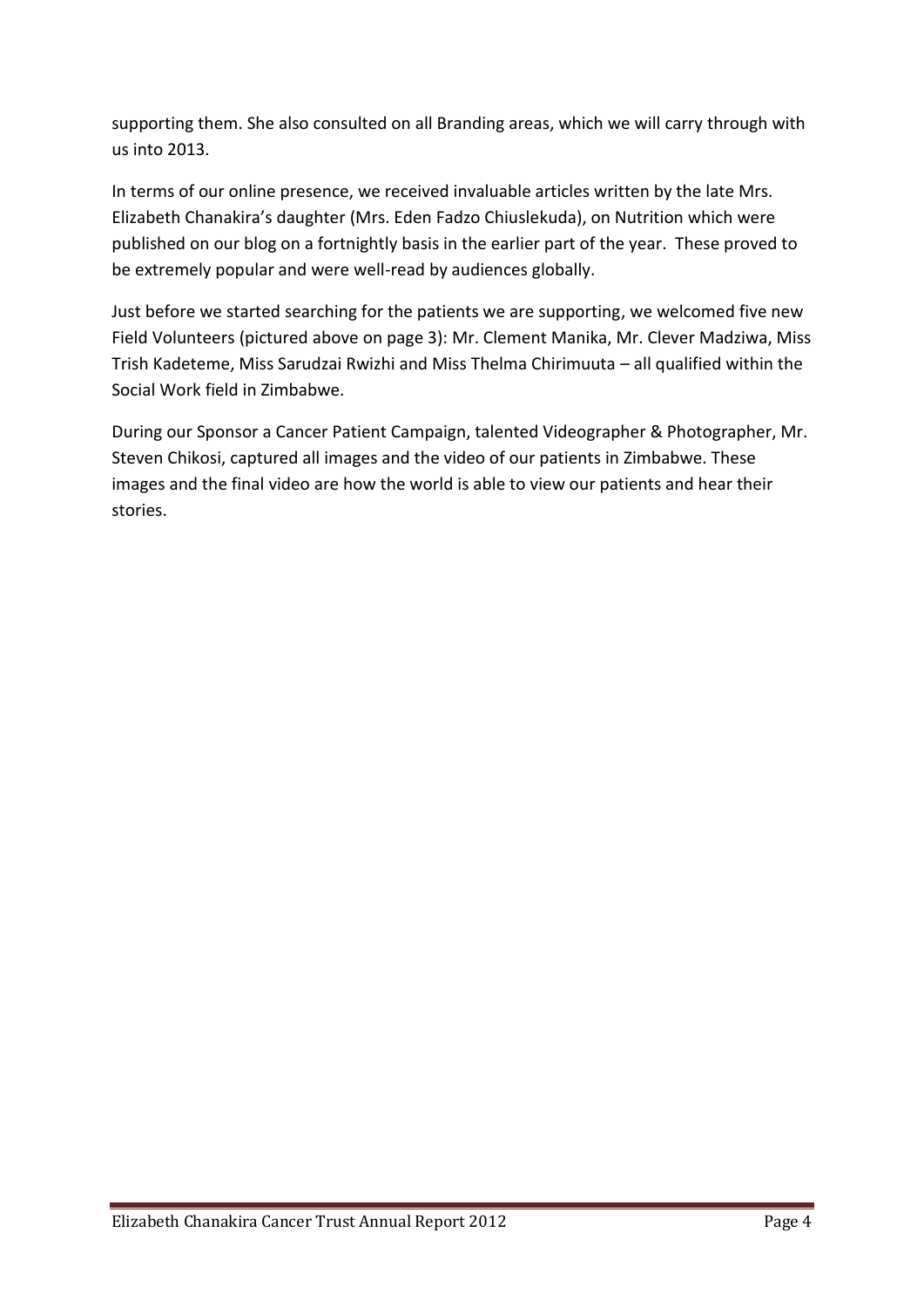

\*Image: one of the patients we are supporting, Sipelile, with one of her sons outside their home in Hatcliffe.

#### **SPONSOR A CANCER PATIENT CAMPAIGN 2013**

Planning for this campaign began with Founder Miss Teurai Chanakira, Mrs. Magembe and Mr. Mutsamwira in January 2012. By May 2012, five field volunteers had been selected to assist Mr. Mutsamwira and videographer, Mr. Chikosi, to go into three areas: Mufakose, Hatcliffe and Mbare in order to find five marginalized cancer patients and their families to assist.

The aim was to find patients to assist with 1 monthly Dr's consultation (USD\$60); USD\$50/month for medications and school fees for one child per family.

99% of our applications were received from Hatcliffe and after using a universal scoring system implemented by Mrs. Magembe, which assessed applicants on the basis of need – we chose four patients from Hatcliffe and one from inner city Harare.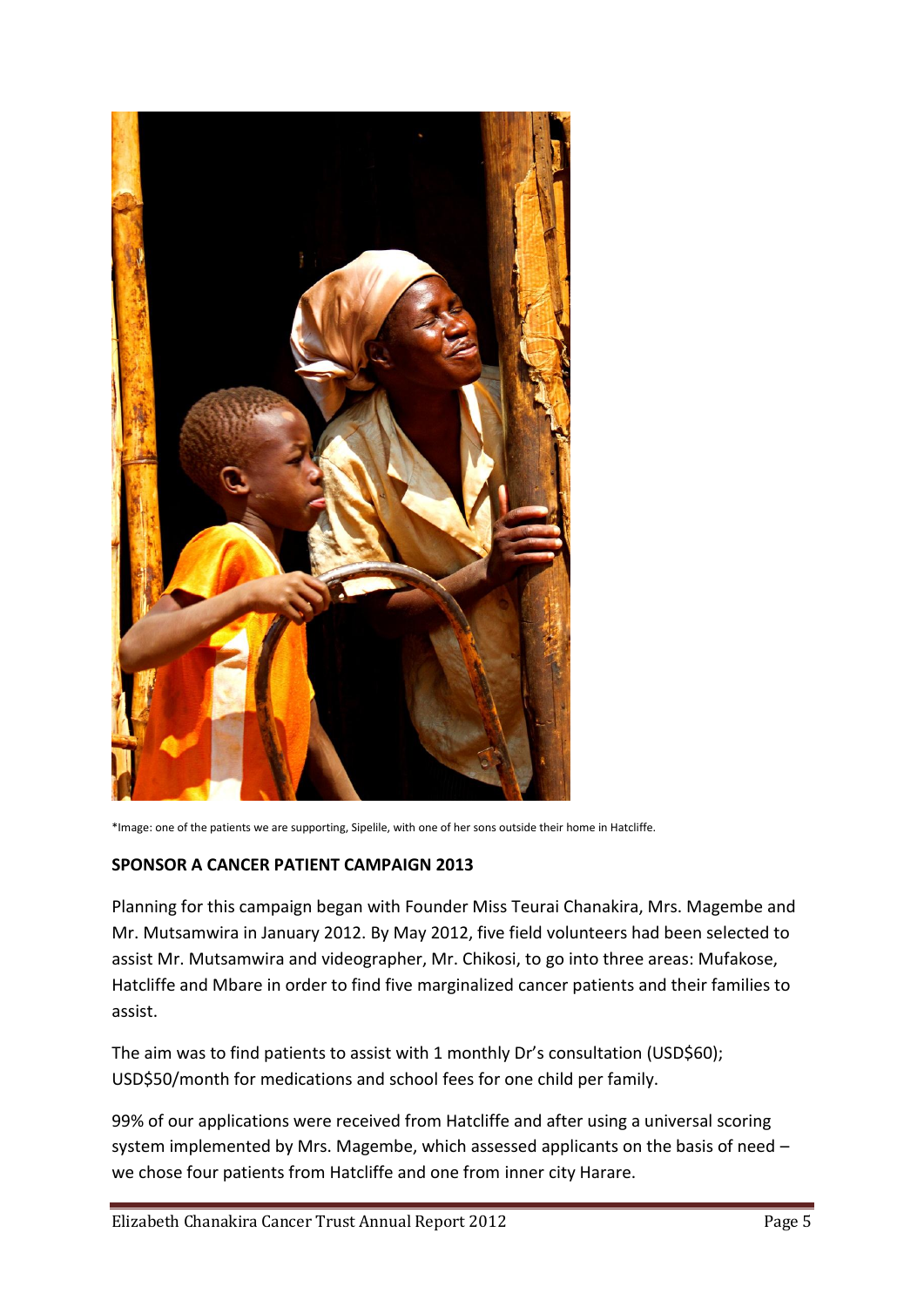Their names are: Virimayi (cancerous jaw mass), Takudzwa (Ewing Sarcoma), Sarah (cervical cancer), Sipelile (pictured above with her son - cervical cancer) and Rejoice (cervical cancer). You can hear them tell their stories here:

<http://www.youtube.com/watch?v=XkWOuYESUVI>

# **ONLINE PRESENCE**

In August 2012, we published a new website at [www.elizabethchanakira.org](http://www.elizabethchanakira.org/) which was designed by American-based Mr. Greg Weatherley. However, after Brand consultation with Miss Masuku, we realised that we required a relaunched website to phase us into focus on the patients we are now supporting. The new website will be launched by 30 January 2013.

After social media consultation with Miss Masuku, including relaunch of our blog and assessment of our follower statistics, we found that the number of supporters online grew. The December 2012 figures show that on Facebook we now have 403 followers (up from 297 in July 2012); on Twitter we now have 79 followers (up from53 in July 2012) and on Youtube we have 1 subscriber, but this is a brand new channel. However, the patient video was viewed by over 400 people in 4 days when it was published on 14 December 2012.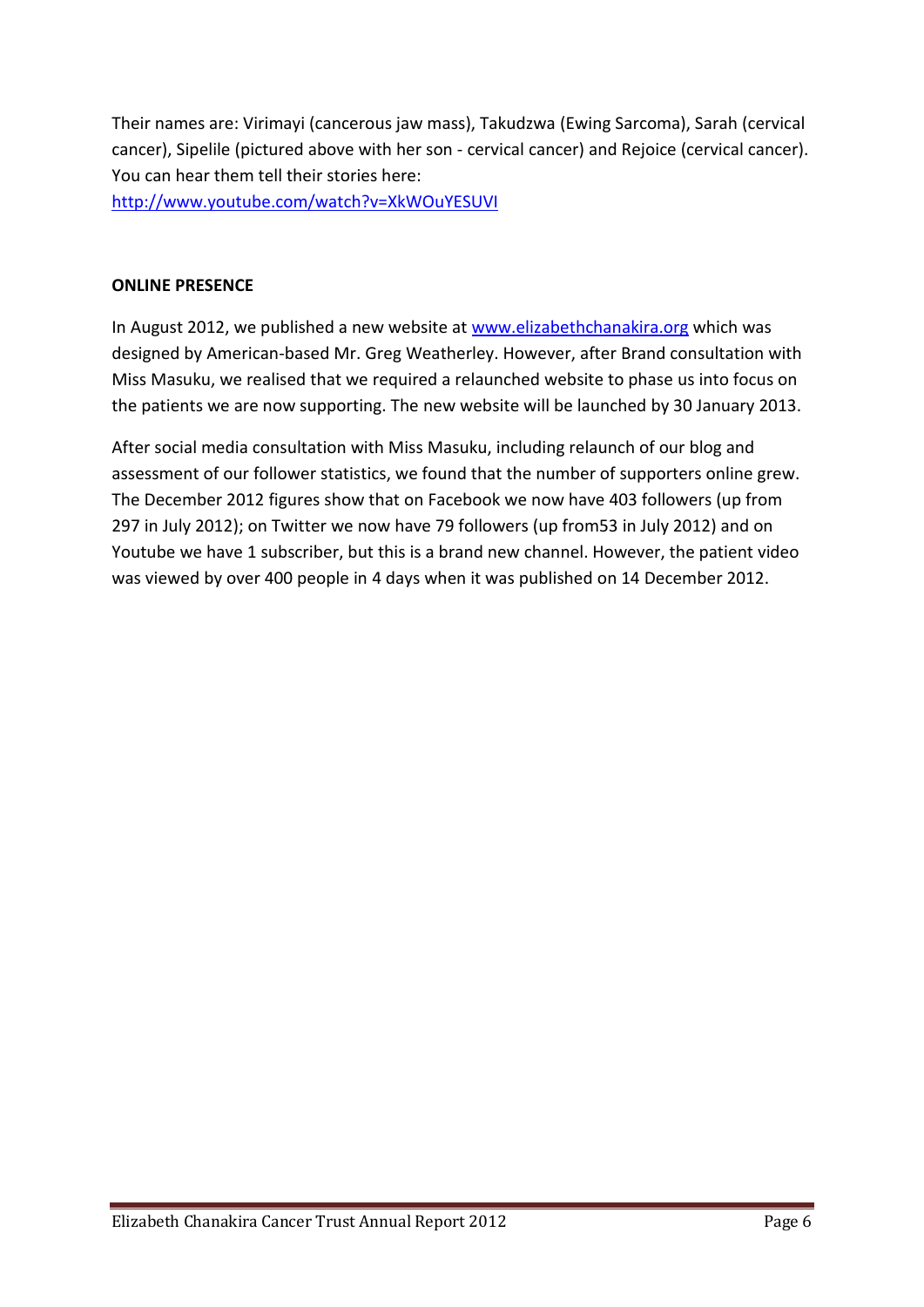

\*Image: ECCT Founder, Teurai Chanakira, in one of the streets where the patients live in Hatcliffe, Harare.

#### **ECCT FOUNDER VISIT TO ZIMBABWE**

In October 2012, ECCT Founder Miss Chanakira (pictured above in Hatcliffe, Harare), journeyed back to Zimbabwe from Melbourne, Australia where she is currently based. She was able to meet the patients and attend the Launch.

For more details see: [http://cancertrust.wordpress.com/2012/11/08/our-mission-ecct-in](http://cancertrust.wordpress.com/2012/11/08/our-mission-ecct-in-the-community/)[the-community/](http://cancertrust.wordpress.com/2012/11/08/our-mission-ecct-in-the-community/)

#### **FUNDRAISING**

#### Global Family Members

In 2012, we were pleased to welcome global family members who joined the ECCT so as to fundraise for the ECCT cancer patients and their families.

From Zimbabwe, we had Duncan Majichi, Chipo Chinyamurindi and Shamiso Takaendisa.

From Canada, we had Lorraine Bere join us and she raised a total of USD\$140 for medical treatment for the patients.

Pamela Samasuwo, who is part of the inspiring women's group, pledged to fundraise and be sponsored for a climb in Mt. Kilimanjaro. She will be meeting with Teurai Chanakira to discuss kindly handing over the donation to the ECCT.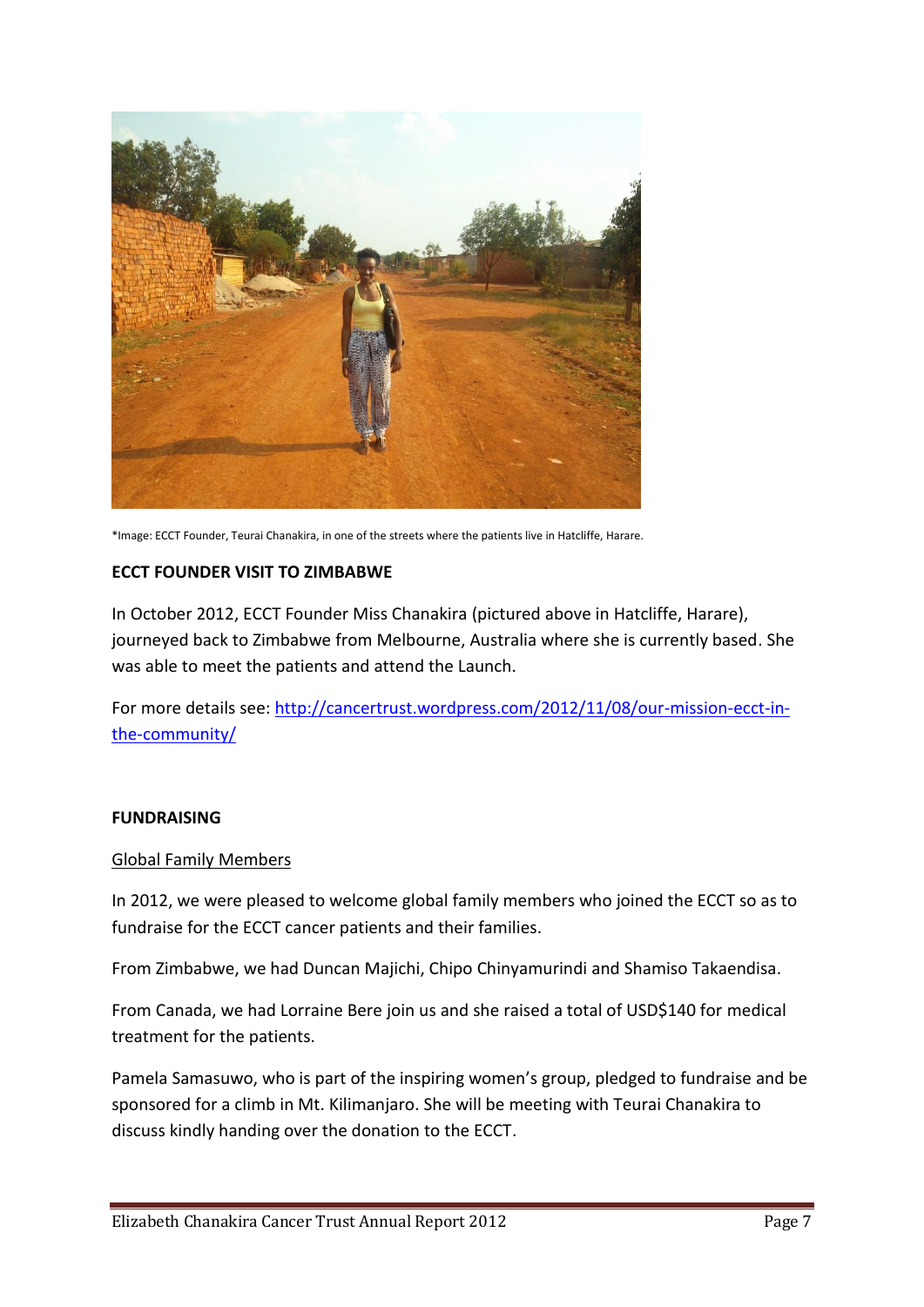# For more details of the Mt. Kilimanjaro climb see:

<http://cancertrust.wordpress.com/2012/09/04/greater-heights-pam-conquers-mt-kilimanjaro-for-ecct/>

## Bupa Food Day

In Australia, the Melbourne Contact Centre staff of leading health insurer, BUPA Australia Pty Ltd, held a Food Day to fundraise for the patients. They raised \$86.85.

For more details of the Food Day see: [http://cancertrust.wordpress.com/2012/10/03/a](http://cancertrust.wordpress.com/2012/10/03/a-healthier-you-bupa-australia-supports-marginalized-cancer-patients/)[healthier-you-bupa-australia-supports-marginalized-cancer-patients/](http://cancertrust.wordpress.com/2012/10/03/a-healthier-you-bupa-australia-supports-marginalized-cancer-patients/)

### Melbourne Marathon Festival 2012

On 14 October 2012, five Zimbabweans living in Australia ran in various races in the Melbourne Marathon Festival 2013 to fundraise for the ECCT cancer patients and their families. They were Terance Makoni (21.1km race), Martin Bibi (21.1km race), Teurai Chanakira (10km race), Tamara Banda (10km race) and Taziona Banda (5km race).

# They raised a total of AUSD\$

For more details of their experiences at the Melbourne Marathon Festival, see: <http://cancertrust.wordpress.com/2012/11/06/we-made-it-melbourne-marathon-2012/>

### ECCT Launch

On 25 October 2012, the ECCT had its official opening launch and launch of the Sponsor a Cancer Patient Campaign at Crowne Plaza, Harare. Guests were able to meet and hear from the patients the ECCT and donors are supporting. Guest speakers included the Honourable Minister Herbert Murerwa and Deputy Director of Reproductive Health, Ms Margaret Nyandoro.

There was an exclusive Fashion Show produced and directed by award-winning agency, Catherine Ruze Agency, featuring its models and Bulawayo-born fashion designers – Shadow By Sidumiso and MelusiHlanyangeFashion Nhengu.

Music entertainment included performances by Rutendo Denise, Theresa Mtetwa, Fungai Nengare and DJ Naida.

Probrands Foods Zimbabwe also presented the first of its monthly food hampers to the patients, at the event.

Although the event only raised \$, there was a lot of awareness raised about the seriousness of cancer in Zimbabwe and the plight of the ECCT patients as various media representatives attended and donations were received from several donors in the weeks following the event.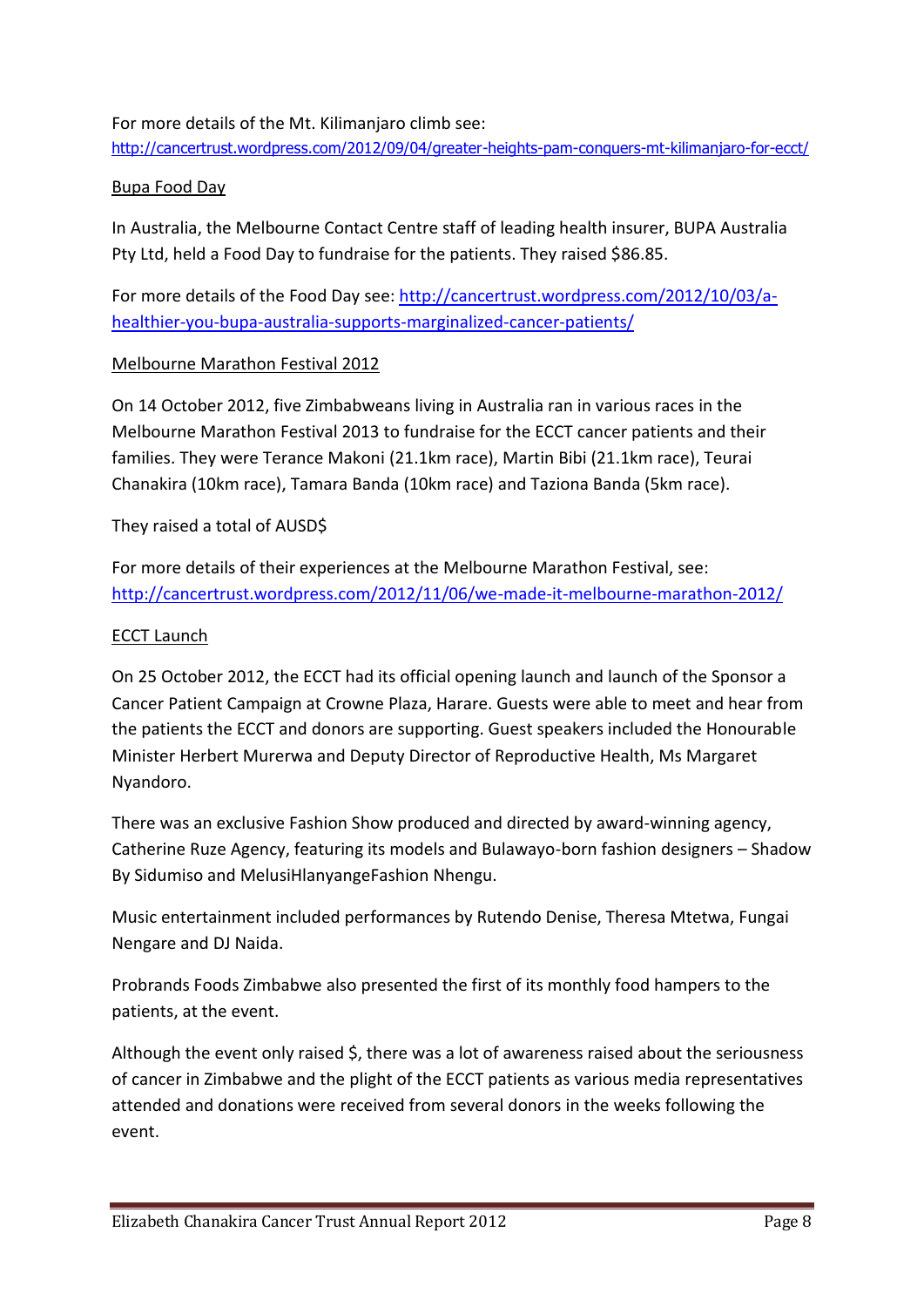Donors included AfrAsia Kingdom Bank and Mr. Mkushi who donated a total of USD\$1100. For images and details of the event see: [http://cancertrust.wordpress.com/2012/11/16/in](http://cancertrust.wordpress.com/2012/11/16/in-images-ecct-launch-in-harare-zimbabwe/)[images-ecct-launch-in-harare-zimbabwe/](http://cancertrust.wordpress.com/2012/11/16/in-images-ecct-launch-in-harare-zimbabwe/)

# 2012 Fundraising Total Raised

The total received for 2012 was \$5064.61. \$3681.00 was used for administration expenses which included:

- Charges for transfer of some donations via Western Union from Australia.
- Fuel and minimal costs, such as ID badges, t-shirts for volunteers, Project Manager, Videographer/Photographer in Harare during the campaign period.
- Harare Launch Event: Crowne Plaza venue hire, food for Launch guests, ticket printing, roll-up banner printing, Fashion Show placards, payment to artists who performed, fuel costs in Harare.
- Internet use for marketing of ECCT Launch event and
- Truck delivery for food hampers to the patients.

The remaining money will be distributed from January 2013 for the benefit of paying some of the patients' medical costs and school fees for the children. In distributing the money, the ECCT will further incur administration costs such as transportation for the ECCT Team to go and make payments at various schools, to pay for doctors' consultations, delivery of food hampers to the patients and so forth.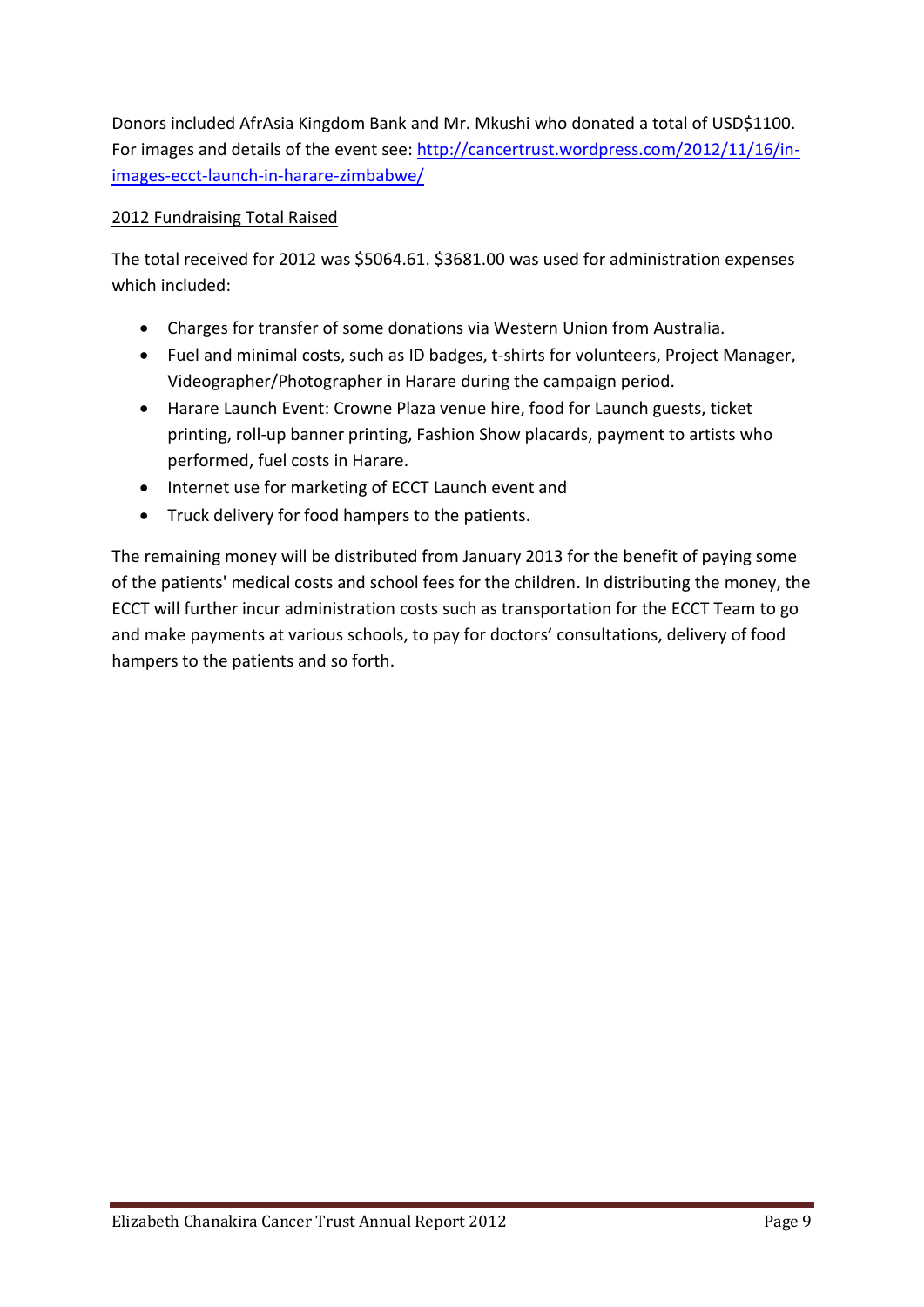

\*Image: Probrands Foods representative (far right) handing over food hampers to one of our patient's fathers (far left).

#### **PARTNERSHIPS**

We were pleased to form partnerships with the following companies and look forward to a fruitful relationship in 2013.

#### Mark Entertainment

This is an event company based in Melbourne, Australia who pledged to provide ECCT with \$5 from each ticket sold at selected events which they hold in 2012. In 2012, they held Miss Africa Australia in Melbourne and donated AUSD\$400.

#### Probrands Foods Zimbabwe

In October 2012, Probrands Foods Zimbabwe came on board to become an official sponsor (Probrands representative pictured above on far right), providing monthly food hampers to the patients for 6 months. The food hampers contain basic items such as rice, sugar beans, candles and other items.

For more details of the sponsorship and to view the delivery we have made so far see: <http://cancertrust.wordpress.com/2012/12/10/in-images-ecct-delivers-food-hampers/>

# Frontcomm Accounting Services

In October 2012, we went into partnership with Frontcomm Accounting Services, Harare, Zimbabwe. They will be monitoring our accounts from the beginning of 2013.

Grant Thorntons Camelsa will be our independent auditors from 2013.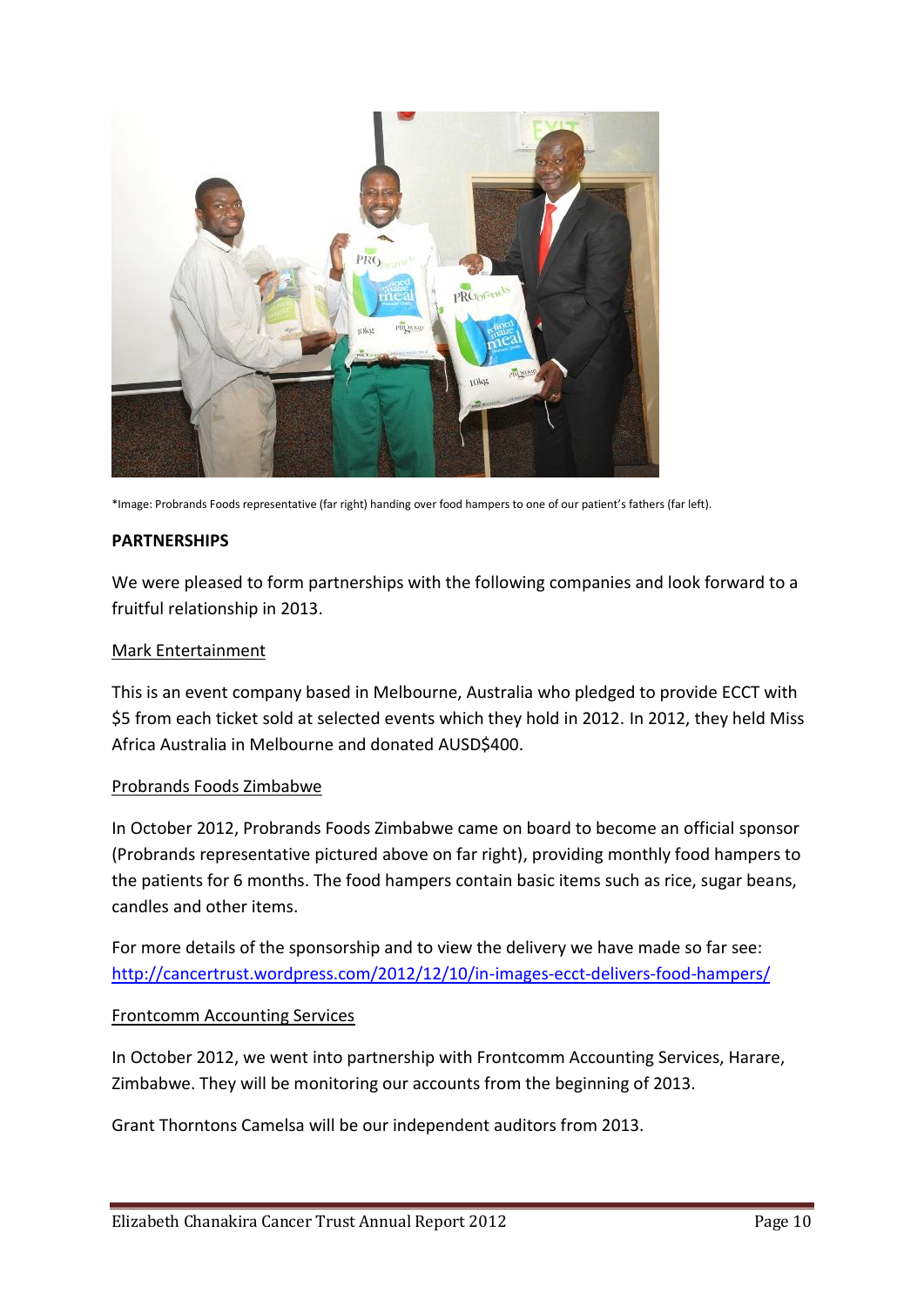### **LESSONS LEARNT**

As a grassroots organisation which was founded in 2011, we achieved a tremendous amount. However, we also had a lot to learn in our first year of active operation for the benefits of the five patients who we found to support. Here are some of our key lessons and how we intend to address them in 2013:

- High administration costs: administration costs accounted to 72% of the funds we had available to us. In 2013, we will do better in terms of, for example planning by being careful to budget much further in advance and seek more partnerships with relevant companies for mutual benefit, particularly for events. Numerous costs were also paid for by the Founder, Teurai Chanakira, such as website design and web domain hosting fees. We also have the benefit of a recent partnership with Frontcomm Accounting Services and the independent auditor, Grant Thorntons, who will inspect our books.
- Team: at times during 2012, roles were not clearly defined for the team members and consultants who joined us. This led to disadvantages such as delays in implementation of certain projects or events. In 2013, we will have key documents addressing the specifics of everyone's role, what is expected of them and how they will meet a standard which is consistent with our brand and with the ultimate objective of assisting the patients.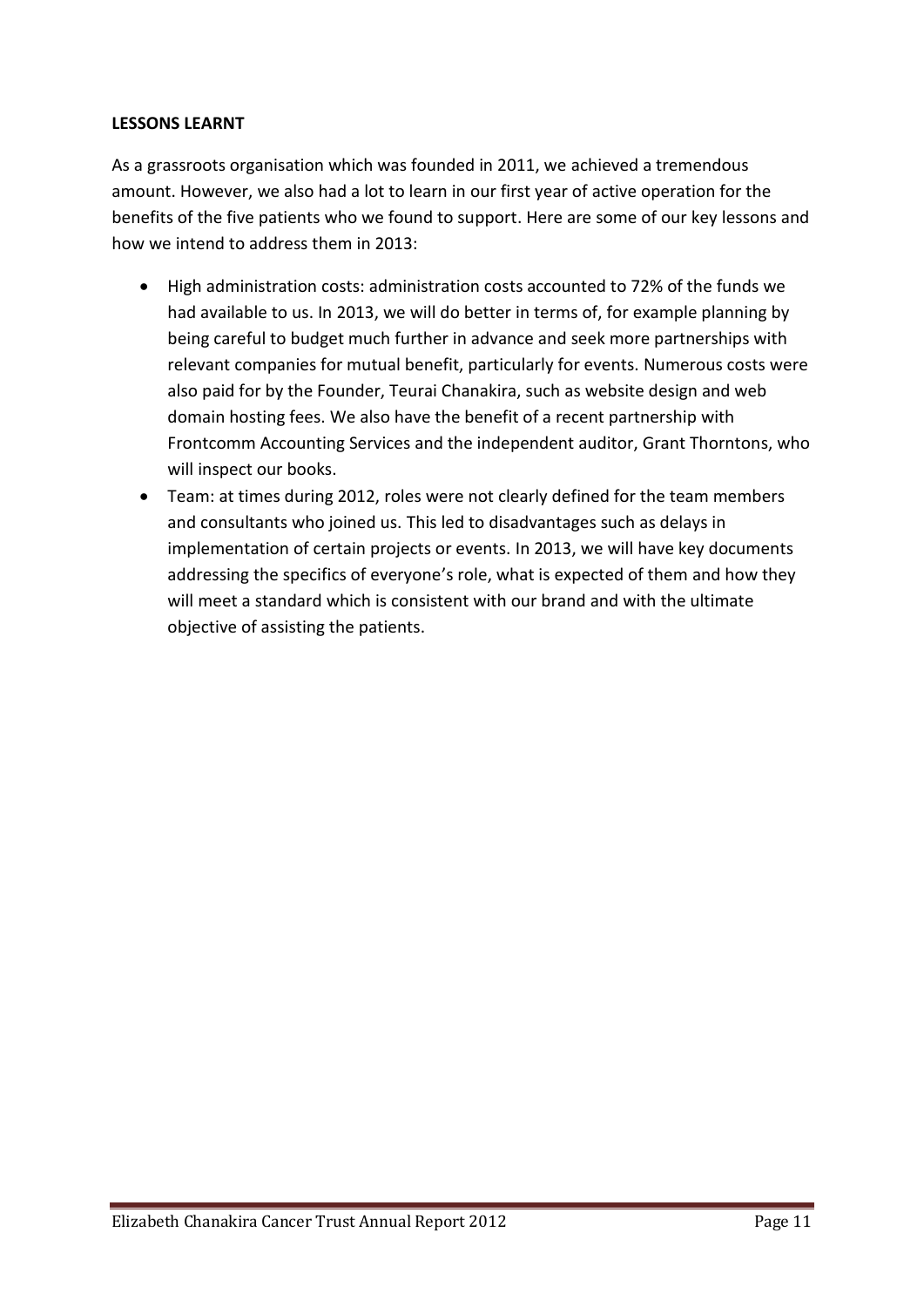# **THE YEAR AHEAD: 2013**

We are so excited for the year ahead and we are looking forward to more engagement with our patients, other cancer-related organisations in Zimbabwe, our global family team members and other kind donors.

In 2013, some of the things you can look forward to include:

- Relaunched website in January 2013, focusing on our patients.
- Start of payment for school fees for one child per family, prescription and Doctor consultation costs for our patients.
- Melbourne Fundraiser date to be announced.
- Melbourne Marathon Festival October 2013.
- Continuation of delivery of Probrands Foods hampers to the patients.
- ECCT Fundraiser Harare date to be announced.